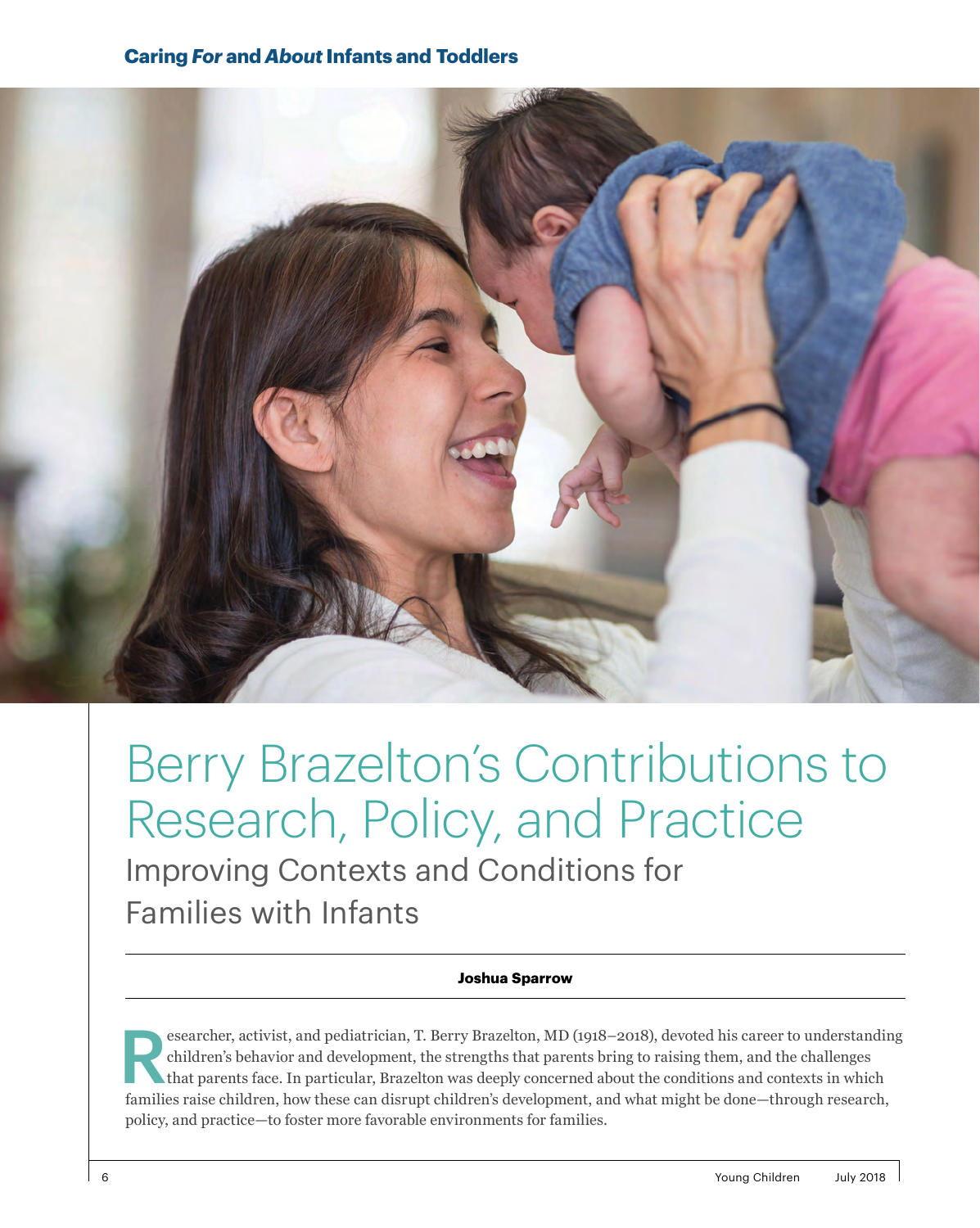Medical science and care was one of the first environments on which Brazelton focused his attention. Among the first European American scientists to study newborns, he turned to the beginning of life to understand who babies are before their interactions with parents can affect them. At that time, parents were still being blamed when their children had what we now call autism spectrum disorders. Brazelton knew that this explanation was destructive and sensed that there had to be a neuro-genetic basis beyond parents' control. In his studies of newborns, he discovered that

- › Each one is a unique individual at birth
- › Their behaviors have meaning and purpose
- › They are endowed with competencies that allow them to
	- $\circ$  Regulate themselves
	- $\circ$  Engage in social interactions
	- $\circ$  Shape their caregivers' behaviors as much as they are shaped by those of their caregivers

This research, which culminated in Brazelton's Neonatal Behavioral Assessment Scale (NBAS), was used to address other ways in which health care environments challenged child rearing. For example, general anesthesia was commonly used during labor and delivery, even when cesarean sections were not performed. Studies of newborn behavior demonstrated that this led mothers and their new babies to be drowsy for the first week after delivery, interfering with feeding and early bonding. The NBAS has also been used in numerous studies to demonstrate the negative effects of environmental toxins, including lead and PCBs (polychlorinated bromides), among others, on fetal brain development and newborn behavior. Brazelton always sought to bring his research directly to parents, and his first widely acclaimed book, *Infants and Mothers*, helped parents understand and adapt to their infants' unique temperaments and personalities.

Brazelton also studied parent–infant interactions in the first months and years of life; he was one of the first scientists to do so using video recordings. With one camera documenting an infant's behavior while another was simultaneously recording that of the parent, he and his colleagues were able to demonstrate how early—at least as early as 8 weeks of age—infants are active participants in nonverbal conversations with their parents.

Again, he used this research to help make the environments in which families raise their children more conducive to healthy development. For example, when this research was begun, children who were hospitalized were allowed very little interaction with their families—even parents were allowed to visit for only an hour or two a week. Brazelton's work resulted in far more child- and family-centered care, including the practice of parent rooming in pediatric hospitals and the field of Child Life and the acceptance of child life specialists as key team members. (To learn more about child life specialists, see "Supporting Medically Fragile Children and Their Families" in the September 2017 issue of *Young Children*: www.naeyc.org/resources/pubs/yc/sep2017.)

# Throughout his career, Brazelton looked and listened for children's and families' strengths.

In his pediatric practice, Brazelton treated 25,000 families over 50 years. In the 1980s, he saw the impact of dwindling buying power on families as economic shifts beginning in the 1970s and continuing to this day resulted in more and more families needing both parents to work outside the home to make ends meet. The resulting influx of women into the workforce and the poor quality of most child care available at that time led him to write *Working and Caring* to address both this changing context for raising children and families' questions and concerns about parental leave and quality child care.

In the years that followed, he became increasingly worried about the stressors on parents and the changing conditions that rendered raising children more difficult. He saw increasing numbers of parents move in pursuit of work, ending up far away from grandparents and other extended family, with fewer ties to neighbors and neighborhood supports. At the same time, in his view, the quality of health care and educational infrastructure were deteriorating. This led Brazelton to write *Touchpoints Birth to Three: Your Child's Emotional and Behavioral Development*, first published in 1992, with a new edition appearing in 2006, and translated into more than 20 languages.

In this book, he sought to reduce parental isolation by offering pediatricians strategies for strengthening